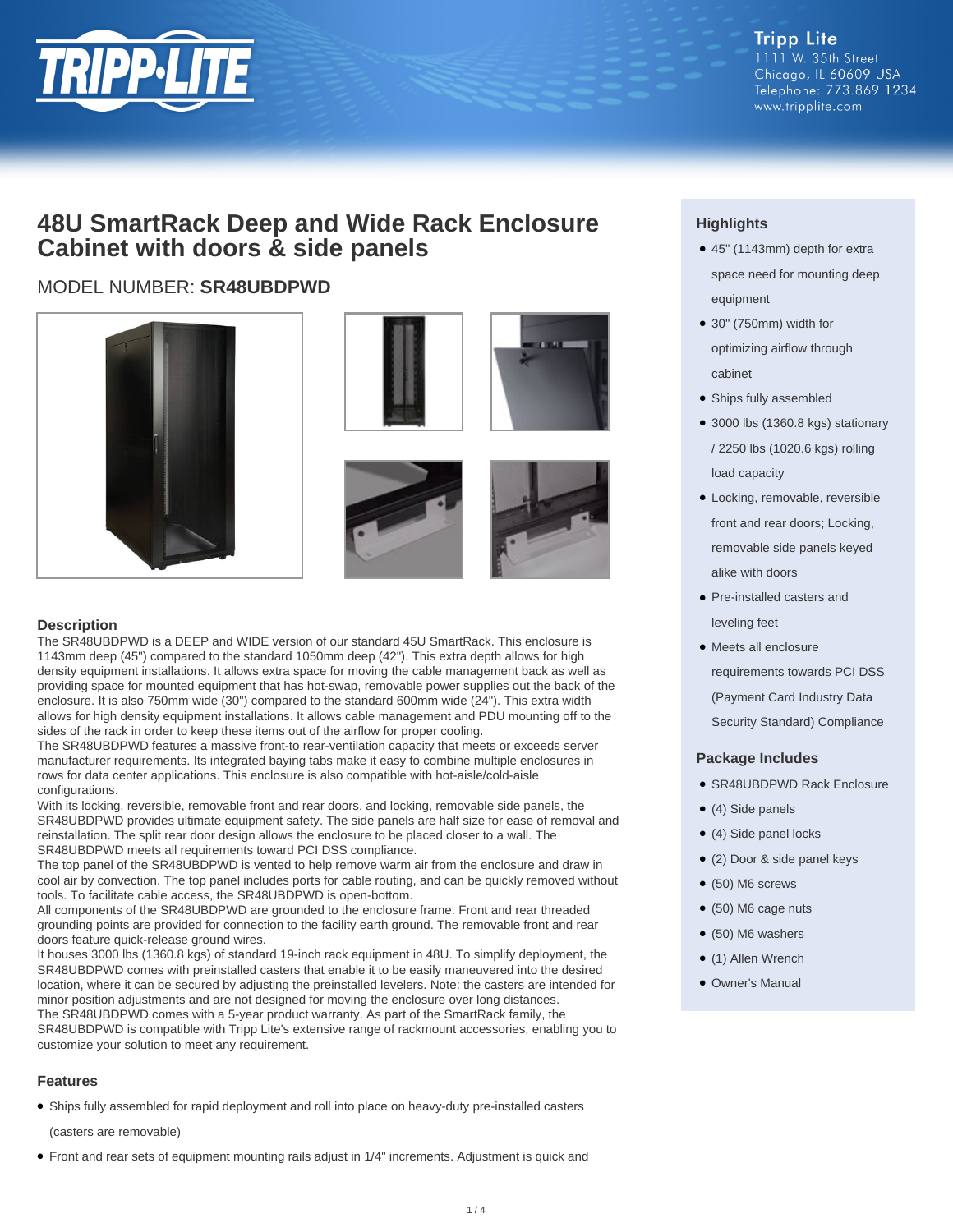

**Tripp Lite** 1111 W. 35th Street Chicago, IL 60609 USA Telephone: 773.869.1234 www.tripplite.com

convenient. The easy-view depth index ensures consistent rail placement without requiring timeconsuming measurements.

- Toolless accessory mounting rails (2 rails per enclosure) include slots for quick installation of compatible PDUs and vertical cable managers. Mounting slots are arranged in an industry-standard pattern compatible with a wide variety of accessories. Each rail can accommodate two vertical PDUs or cable managers side-by-side (four items per enclosure).
- Enclosure includes mounting hardware of 50 pieces of M6 cage nuts and 50 pieces of M6 screws
- Textured powder coat finish for tough resistance to environmental concerns such as deployment in warehouses.
- Massive front to rear ventilation capacity. 65+% open space in door perforation pattern meets or exceeds server manufacturer requirements.
- Maximum usable internal depth of 42 inches/1050mm (front to rear rail).
- Weight ratings of 3000 lbs (1360.8 kgs) stationary and 2250 lbs (1020.6 kgs) rolling.
- Front door is locking, reversible and removable.
- Rear doors are locking and reversible. Split rear door design reduces clearance requirements for service entry allowing the enclosure to be placed closer to a wall.
- Locking removable side panels are 'half size' to make them smaller and lighter improving ease of installation and servicing. Two side panels per side (4 panels total). Side panels are keyed alike to the front and rear doors.
- Built in baying tabs allow enclosures to be combined securely in rows. Center-to-center width can be set at 750mm or 30".
- Leveling feet extend to allow enclosure to be positioned on uneven floors. Levelers are removable.
- Convenient grounding system. All components are grounded to the enclosure frame which includes multiple connections for facility ground. Front and rear doors include quick-release ground wires.
- Open bottom for cable access.
- Top panel has generous cable access holes. Panel can be removed toollessly in seconds without having to disconnect cables first.
- Included stabilizing brackets are used for shipment and can be reattached at the bottom of the enclosure frame on the inside or outside of the rack.
- Meets all enclosure requirements towards PCI DSS (Payment Card Industry Data Security Standard) **Compliance**
- Compatibility with airflow optimization accessories as well as cable management accessories.

## **Specifications**

| <b>OVERVIEW</b>      |                                          |
|----------------------|------------------------------------------|
| <b>UPC Code</b>      | 037332156808                             |
| Device Compatibility | Patch Panel; Network Switch; UPS; Server |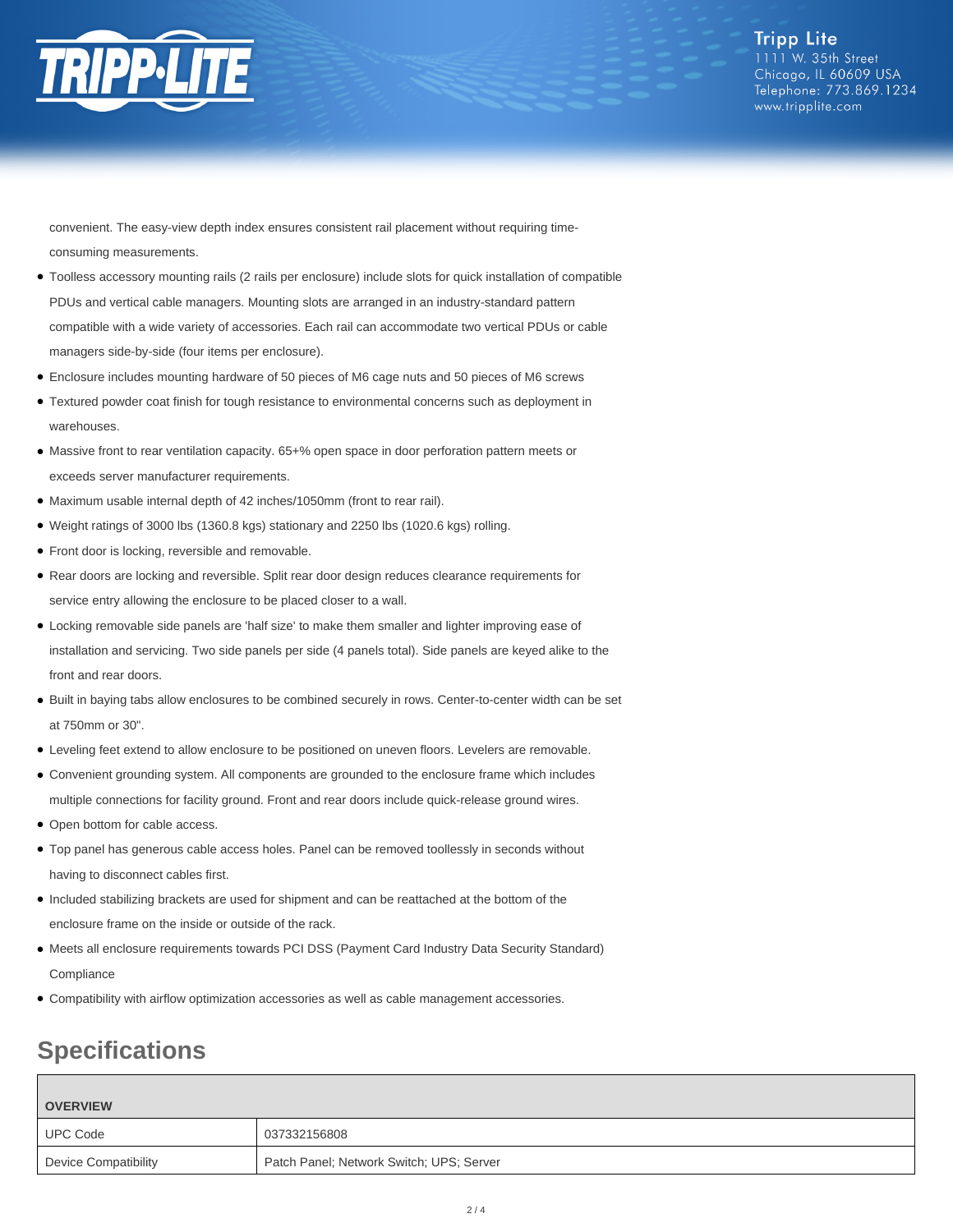

Tripp Lite<br>1111 W. 35th Street<br>Chicago, IL 60609 USA<br>Telephone: 773.869.1234<br>www.tripplite.com

| Rack Type                           | Enclosure                                 |  |
|-------------------------------------|-------------------------------------------|--|
|                                     |                                           |  |
| <b>PHYSICAL</b>                     |                                           |  |
| Color                               | <b>Black</b>                              |  |
| Factory Preset Rack Depth (in.)     | 28.125                                    |  |
| Factory Preset Rack Depth (cm)      | 71.4                                      |  |
| Factory Preset Rack Depth (mm)      | 714                                       |  |
| Maximum Device Depth (cm)           | 106.68                                    |  |
| Maximum Device Depth (in.)          | 42                                        |  |
| Maximum Device Depth (mm)           | 1,067                                     |  |
| Minimum Device Depth (cm)           | 10.16                                     |  |
| Minimum Device Depth (in.)          | $\overline{4}$                            |  |
| Minimum Device Depth (mm)           | 102                                       |  |
| Rack Height                         | 48U                                       |  |
| Shipping Dimensions (hwd / cm)      | 223.52 x 76.20 x 129.54                   |  |
| Shipping Dimensions (hwd / in.)     | 88.00 x 30.00 x 51.00                     |  |
| Shipping Weight (kg)                | 199.58                                    |  |
| Shipping Weight (lbs.)              | 440.00                                    |  |
| Unit Dimensions (hwd / cm)          | 226.06 x 75.1 x 123.19                    |  |
| Unit Dimensions (hwd / in.)         | 89 x 29.53 x 48.50                        |  |
| Unit Weight (kg)                    | 171.46                                    |  |
| Unit Weight (lbs.)                  | 378                                       |  |
| Weight Capacity - Rolling (kg)      | 1,021                                     |  |
| Weight Capacity - Rolling (lbs.)    | 2250                                      |  |
| Weight Capacity - Stationary (kg)   | 1,361                                     |  |
| Weight Capacity - Stationary (lbs.) | 3000                                      |  |
| Rack Depth                          | Deep                                      |  |
| Number of Vertical Mounting Rails   | $\overline{4}$                            |  |
| <b>SPECIAL FEATURES</b>             |                                           |  |
| Grounding Lug                       | Front and Back door frames                |  |
| <b>Built-in Cable Management</b>    | No                                        |  |
| Extra Wide                          | Yes                                       |  |
| <b>STANDARDS &amp; COMPLIANCE</b>   |                                           |  |
| Certifications                      | UL60950; RoHS; CE; IP20 Protection Rating |  |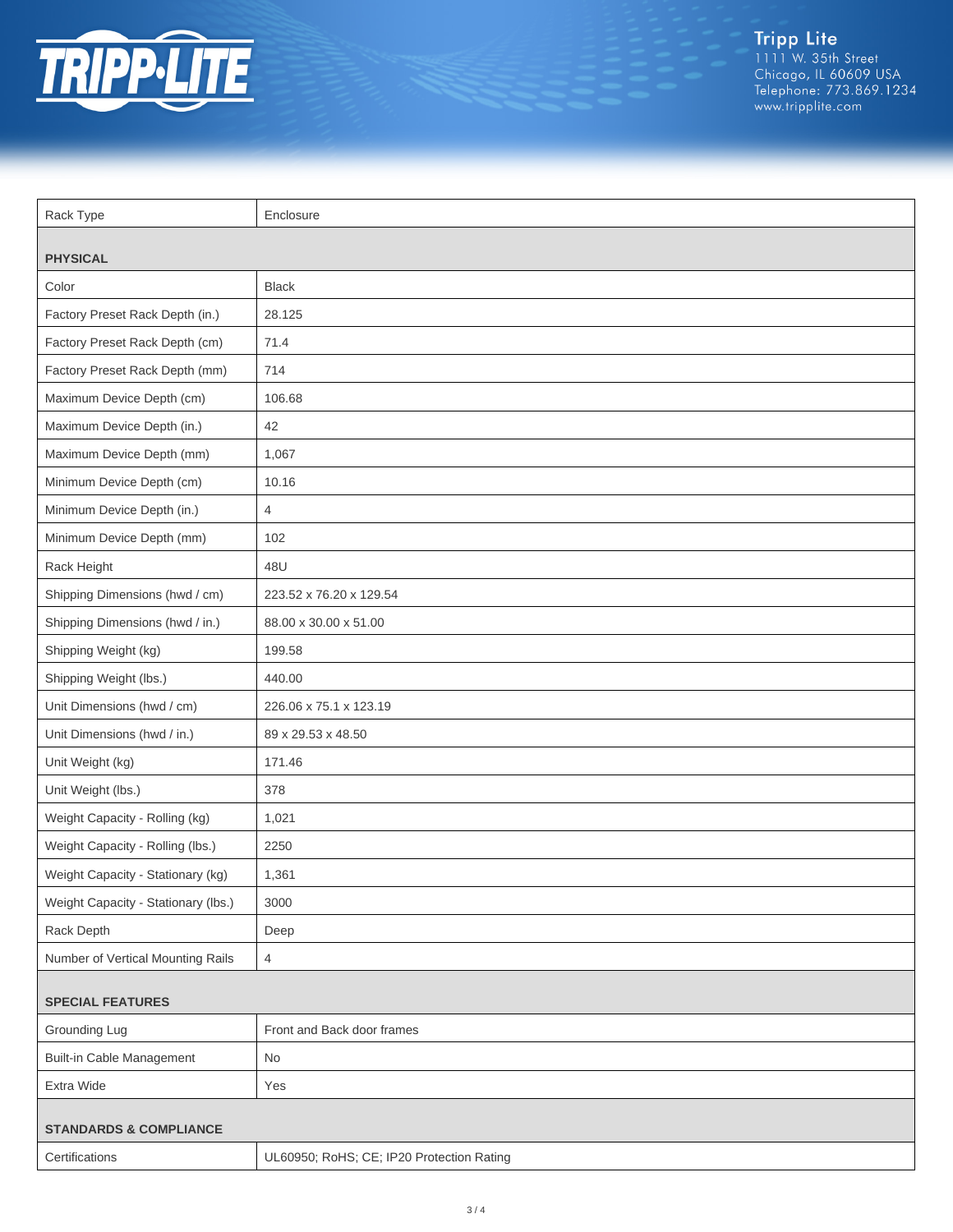

| Approvals                              | EIA/ECA-310-E           |  |
|----------------------------------------|-------------------------|--|
| <b>WARRANTY</b>                        |                         |  |
| Product Warranty Period<br>(Worldwide) | 5-year limited warranty |  |

© 2021 Tripp Lite. All rights reserved. All product and company names are trademarks or registered trademarks of their respective holders. Use of them does not imply any affiliation with or endorsement by them. Tripp Lite has a policy of continuous improvement. Specifications are subject to change without notice. Tripp Lite uses primary and third-party agencies to test its products for compliance with standards. See a list of Tripp Lite's testing agencies: <https://www.tripplite.com/products/product-certification-agencies>